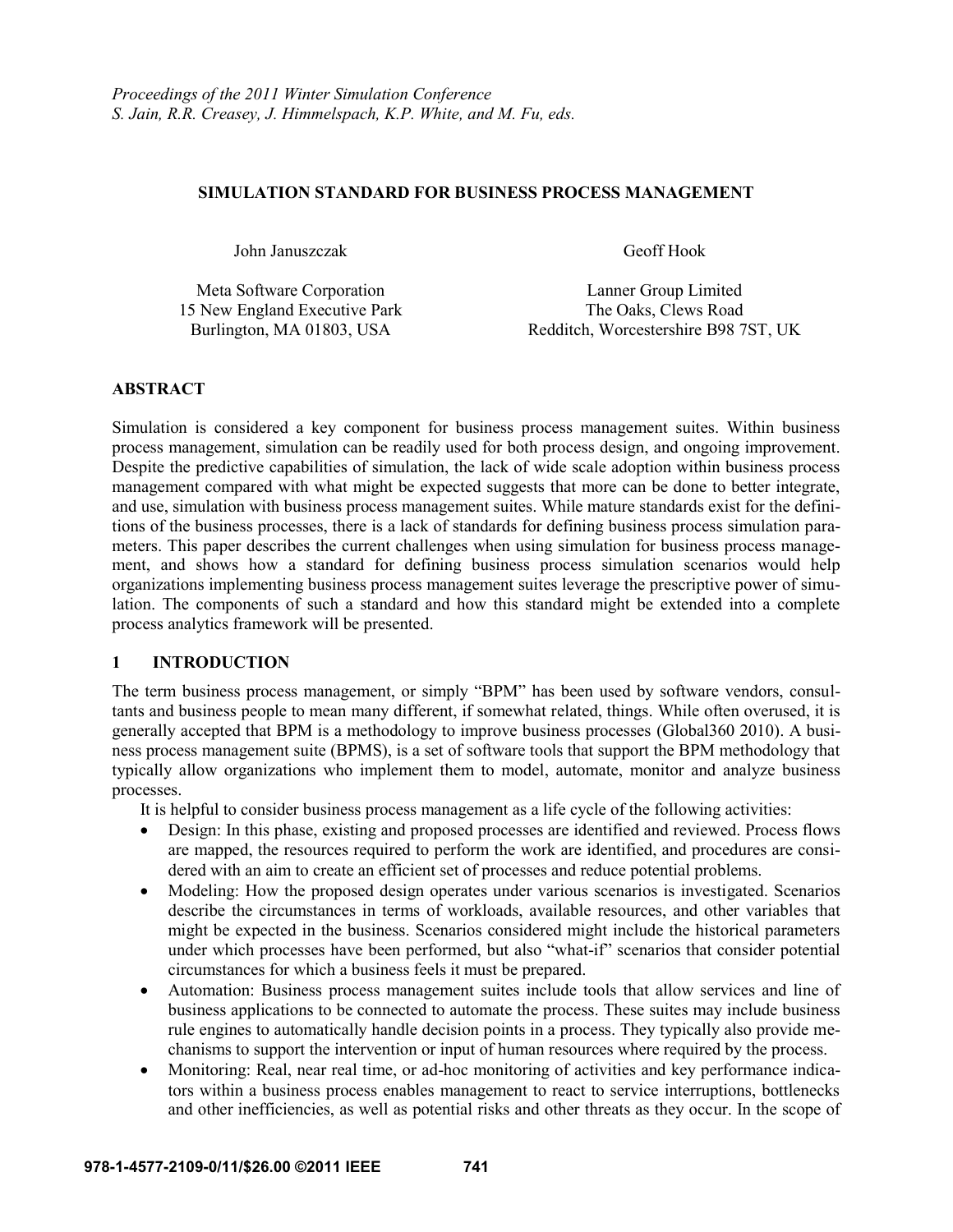process mining, it also allows discrepancies between the actual running process and the process models to be identified.

 Optimization: Statistics generated by the modeling phase and process monitoring can be analyzed to identify inefficiencies and potential improvements which can be applied to the process design.

Clearly, simulation can be applied directly in the modeling and optimization phases of this life cycle. Computer simulation has been used to analyze business processes since the seventies (Shannon 1975) and simulation is considered a standard analysis technique for operations management. Given the historical use of simulation in business and the BPM methodology described above, it is not surprising that process simulation using real-time, historical and estimated operating parameters is considered a key component of business process management suites (Hill 2007).

### **2 CHALLENGES FOR SIMULATION**

Simulation has a natural and compelling fit in the business process management domain. While this is easy to understand conceptually, it has been argued that many organizations are not using business process simulation in a structured and effective manner (Aalst 2010). The authors believe that this can be attributed to the following factors:

- The inadequate training or skill sets of people tasked with performing simulation analysis.
- The costs of data acquisition.
- The rush to automate.
- Incorrect models.

Looking at each of these issues in greater detail will allow us to understand how a standard for defining business process simulation models will help organizations integrate, and use simulation analysis more effectively. By mitigating these challenges, a standard would allow for a more wide spread adoption of simulation in conjunction with business process management.

## **2.1 Practitioner Capabilities**

The effective use of simulation modeling has traditionally required specialized training. Simulation and other mathematical modeling tools are typically components of an industrial engineering or management science curriculum (Gagne 2009). Simulation analysis is often performed by business analysts when used in the scope of business process management implementations. Without proper training, processes are often modeled incorrectly or not enough data is collected to properly parameterize the model (Aalst 2010).

From a modeling perspective, the authoring of simulation models, the specification of simulation parameters, the execution of the model and the analysis of the results are typically performed in the same software application. In this configuration, the running of simulation scenarios and analysis of the results is usually restricted to those with simulation expertise. When simulation models are specified in a standard way, the running of scenarios and the analysis of the output can be made more accessible to users with less specialized training, even though the initial design of the models might require the skills of a more qualified analyst. As an example: with a standard in place, simulation model parameters could be based on automated queries and aggregations from data sources (for example BPMS event logs) at design time. At run time, simulation parameters could be published into the scenarios via interfaces based on the standard. Simpler user interfaces could also exploit such a standard so that a wider range of users could run ad-hoc what-if scenarios by manually adjusting a subset of parameters in the simulation model (Januszczak 2011).

From a data perspective, a standard for business process simulation scenarios provides a checklist for the types of data required to properly parameterize a simulation model. This provides a guideline for analysts without simulation training to contribute to the acquisition of data required for meaningful models.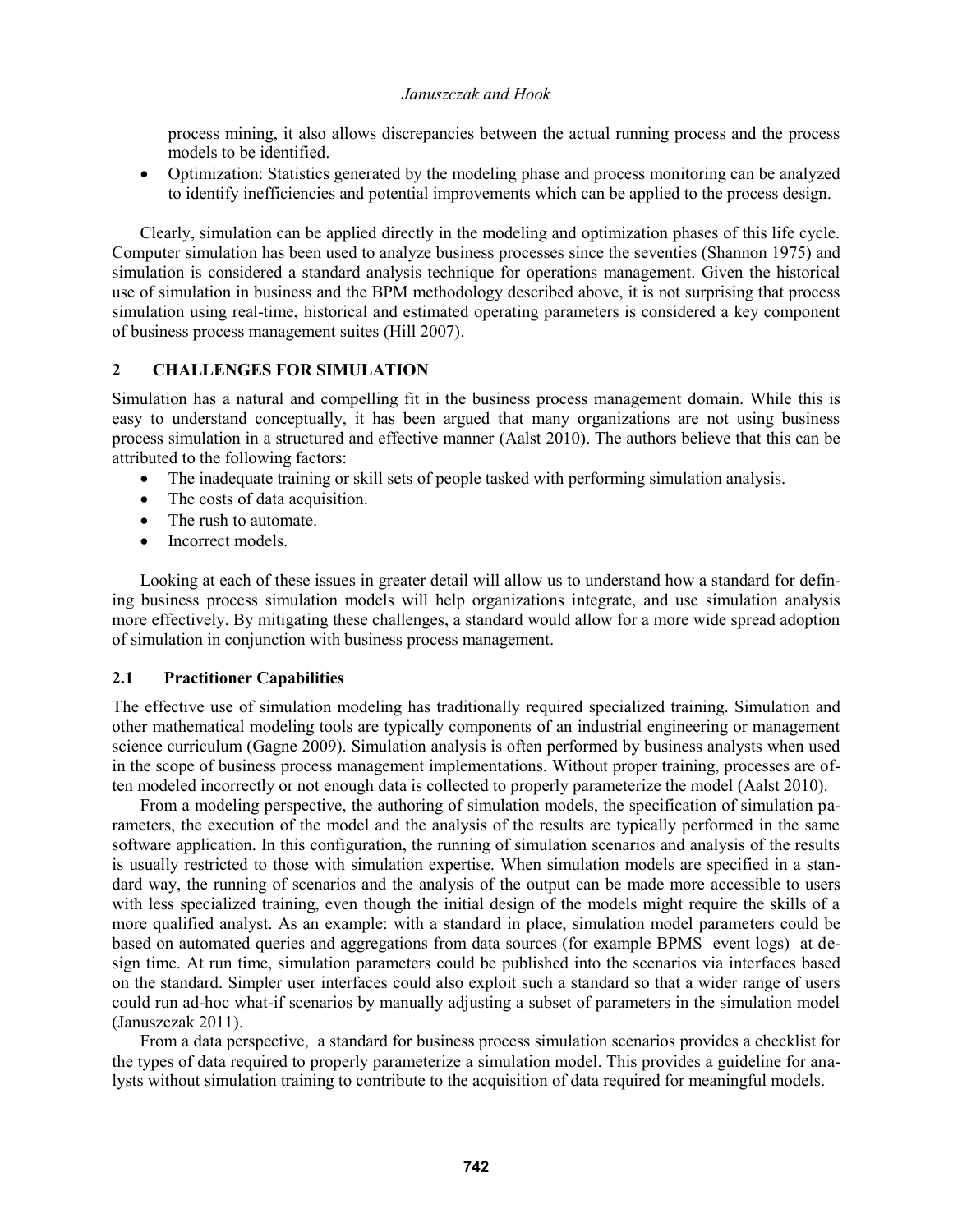At the highest level, a standard allows the design of simulation models, user interfaces for (simulation) analysis, tools that automate the population of simulation model parameters, and simulation engines to be developed independently, by separate solution providers, since they can rely on a common data specification for business process simulation.

## **2.2 The Costs of Data Acquisition**

Computer simulation technology has its roots in manufacturing. While simulation technology has evolved and/or has been adopted for use in business process management, the mindset around its use has not perhaps evolved as quickly. The cost benefit of simulation was traditionally considered when the costs of automation were very high (for example, the automation of the factory floor with expensive, specialized hardware and software systems). When the costs of automation, whether through poor processes or implementation, are perceived to be high, the costs of developing and maintaining meaningful simulation models is often not considered material. However, there are definite costs associated with simulation which become increasingly evident when the costs of automation are much lower. Besides the need for specialized talent described in the previous section, simulation models require a typically large data set of parameters or inputs such as volumes and their arrival patterns, task durations, resource availability and so forth to ensure the model generates meaningful and accurate results. Furthermore, if the simulation model is to ever be used again, it is likely that these parameters will have to be actively updated on a regular basis.

A standard for defining business process simulation scenarios allows other process aware systems to exchange data with simulation software that supports the standard. Examples of process aware information systems include BPMS, enterprise resource planning (ERP) systems, process centric middleware, some line of business applications, and call center systems (Aalst 2009). This encourages both systems and simulation vendors to support such a standard, and the cost of acquiring the data necessary for robust simulation models is driven down by the availability of data in a readily consumable format. In the current state of affairs, available artifacts are often not being used to update simulation model parameters in an effective manner: event logs and other system data may be used to estimate simulation parameters, however, the parameters are often represented by some kind of distribution, instead of being used directly (Januszczak 2011). This estimation is often performed at model design time and not subsequently updated by using more current data (Aalst 2009). A standard allows for the direct use of this data in the simulation model reflecting the most up to date state of the system.

## **2.3 The Rush to Automate**

Many BPM vendors and consultants consider it a mistake to spend too much time on process analysis at the expense of delaying automation. When the major component of a BPMS is automation and the monitoring of data generated by such automation, the specific real return on investment for the software solution will only be realized once a process has been automated. There is also a justified fear of "analysis paralysis" where the attempt to gold plate a process design or model has resulted in nothing more than binders full of flowcharts sitting on shelves collecting dust. When process design and modeling cannot keep up with real world processes that change frequently, process models quickly become out of date.

Even if there is a rush to automate, it must be remembered that simulation is not purely a design tool. Continuous process improvement and predictive capabilities are possible when simulation models are consumers of automation data. This is perhaps one of the strongest cases for a business process simulation standard: when systems are already automated, data acquisition and simulation model maintenance costs come way down if there is a standard format in which to share the data generated by automation. In some cases it might make more sense to simply employ simulation after automation, not before it. As shown in Figure 1, the costs of simulation are driven down while the accuracy, and therefore predictive ability, of simulation models increase. Why is this so? Automation collects the data required by simulation models. Automating the collection of data and in some cases the process definition itself through process discov-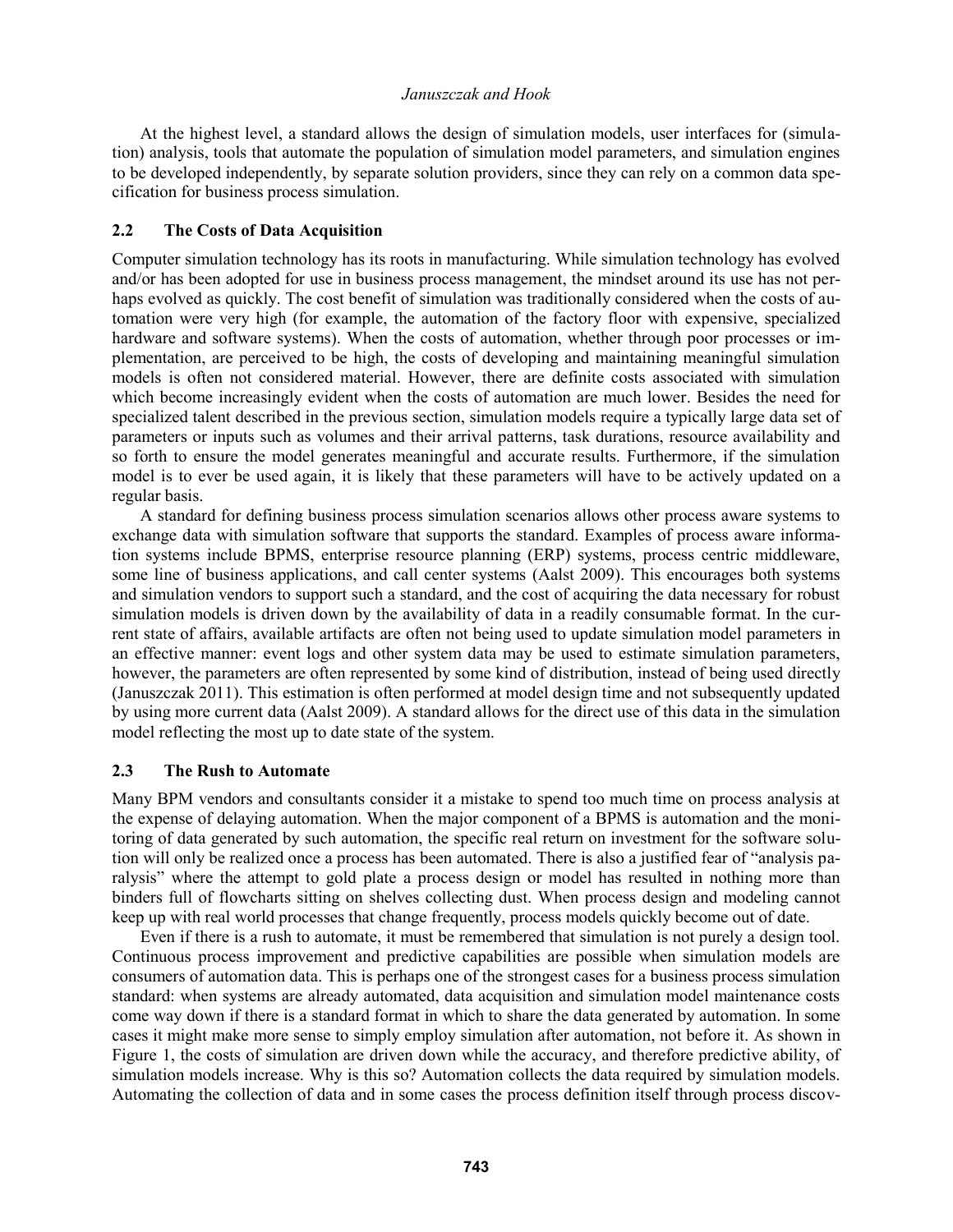ery reduces the need for specialized talent. Automation also provides a means of providing the data required to maintain the models for ongoing use (both simulation parameters and process model extensions). Lastly, the data collected from an automated system will most likely be more accurate than data compiled by hand for static, steady state simulation models, which leads to better simulation results.



Figure 1: Data acquisition costs are low when automation has been implemented, however, automation alone has little or no predictive capability when compared to simulation. When simulation is a consumer of the data generated by automation, the data acquisition costs are lowered and the accuracy of simulation results improve.

## **2.4 Incorrect Models**

At times, simulation models can contain more detail than is necessary for the issue being investigated. The converse is also true: simulation models can also be oversimplified. Two types of simplifications often negatively impact the use of simulation in business process management: simple resource models and empty initial states. Simulation models often do not reflect that fact that people have multiple skills, work in multiple processes, that they have different proficiencies depending on the activity or type of work being performed, or that resources are not continuously available. Furthermore, many simulation models assume an the initial state where the model is empty. While this can reflect reality in cases where there is no work carried over from the periods preceding the scenario start time, this is usually not accurate. A common technique is to use a warm up period and disregard the simulation results from the initial periods. Because of this, simulation cannot be used for any kind of transient analysis except for the special case where the actual process under study starts from an empty state.

A standard for defining business process simulation scenarios addresses both of these concerns. A standard would provide for the definition of a rich resource model allowing for the specification of specific resources and their availability and efficiencies across the various roles and activities to which they may by assigned instead of simple models such as resource level by role or function. A standard would also support various resource usage patterns such as direct use, role based use and contingent allocation, amongst other common patterns (Russell 2004). Such a standard allows tools that naturally capture the attributes of a rich resource model (such as scheduling systems, time and attendance systems, and Human Resources Information Systems) to interchange, and update, this data with simulation models to more accurately reflect the resourcing configuration of the business processes being simulated. Similarly, the current state of production and/or work flow systems could be used to initialize the simulation model by specifying the process state at the simulation start time using the standard.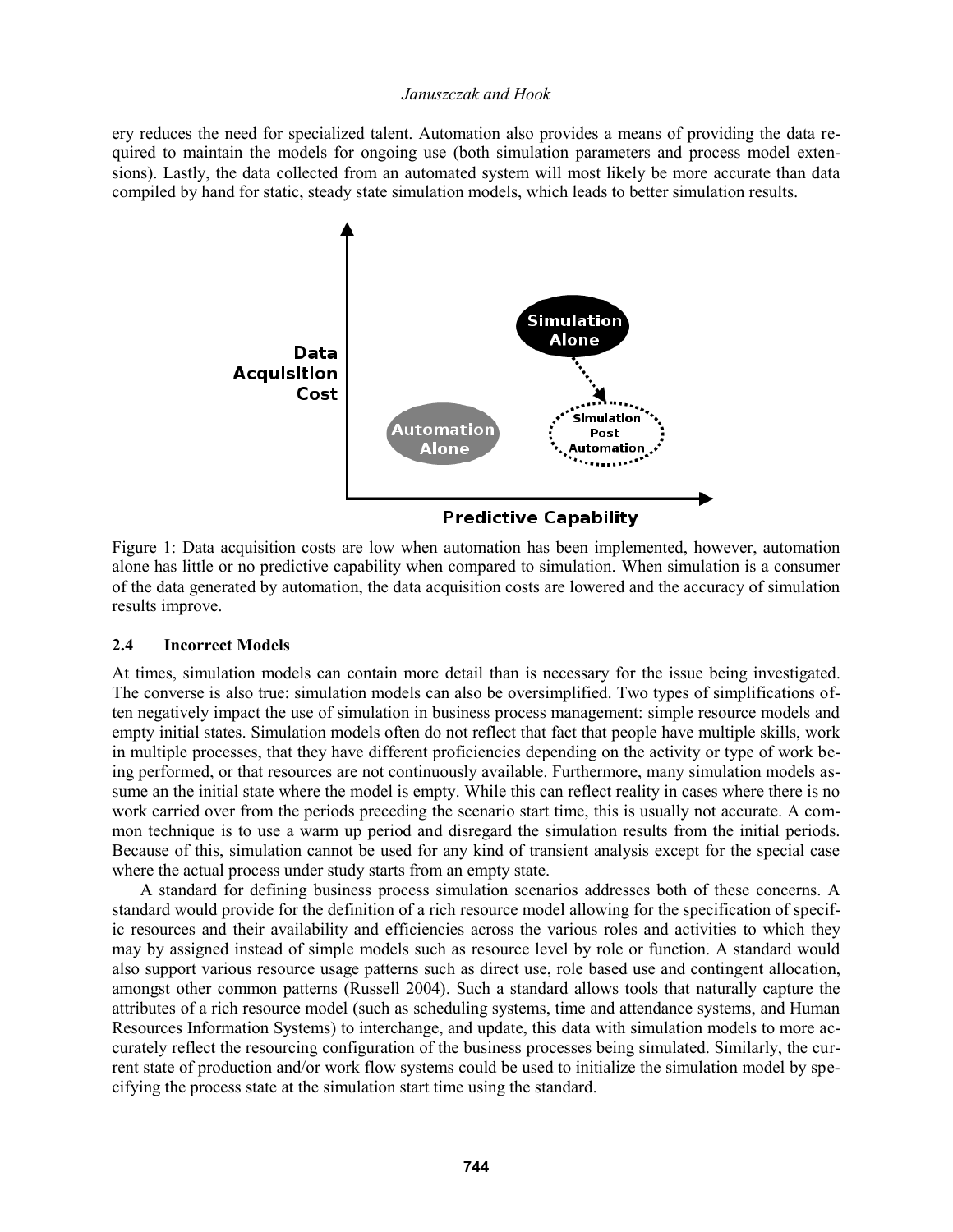## **3 PROPOSED STANDARD FOR BUSINESS PROCESS SIMULATION SCENARIOS**

Simulation models used in business process management are characterized by a similar set of parameters. Understanding the common elements of all business process simulation model parameters allows us to identify what information is required to adequately describe a business process simulation scenario and therefore to enumerate the components of a standard definition and interchange format. The components can be broken down as follows:

- Scenario meta data and context
- Process descriptions
- Events
- Resource model
- Activity parameters
- Tool extensions

The components of a standard for defining business process simulation scenarios are illustrated in the meta model shown in Figure 2. The components of the meta model which reflect the common components of business process simulation scenarios are described in the sections that follow.



Figure 2: Business process simulation scenario meta model.

## **3.1 Scenario Meta Data and Context**

Scenario meta data describes the scenario itself, such as a unique identifier for the scenario, the author, the tool that generated the scenario definition, as well as scenario creation and modification timestamps.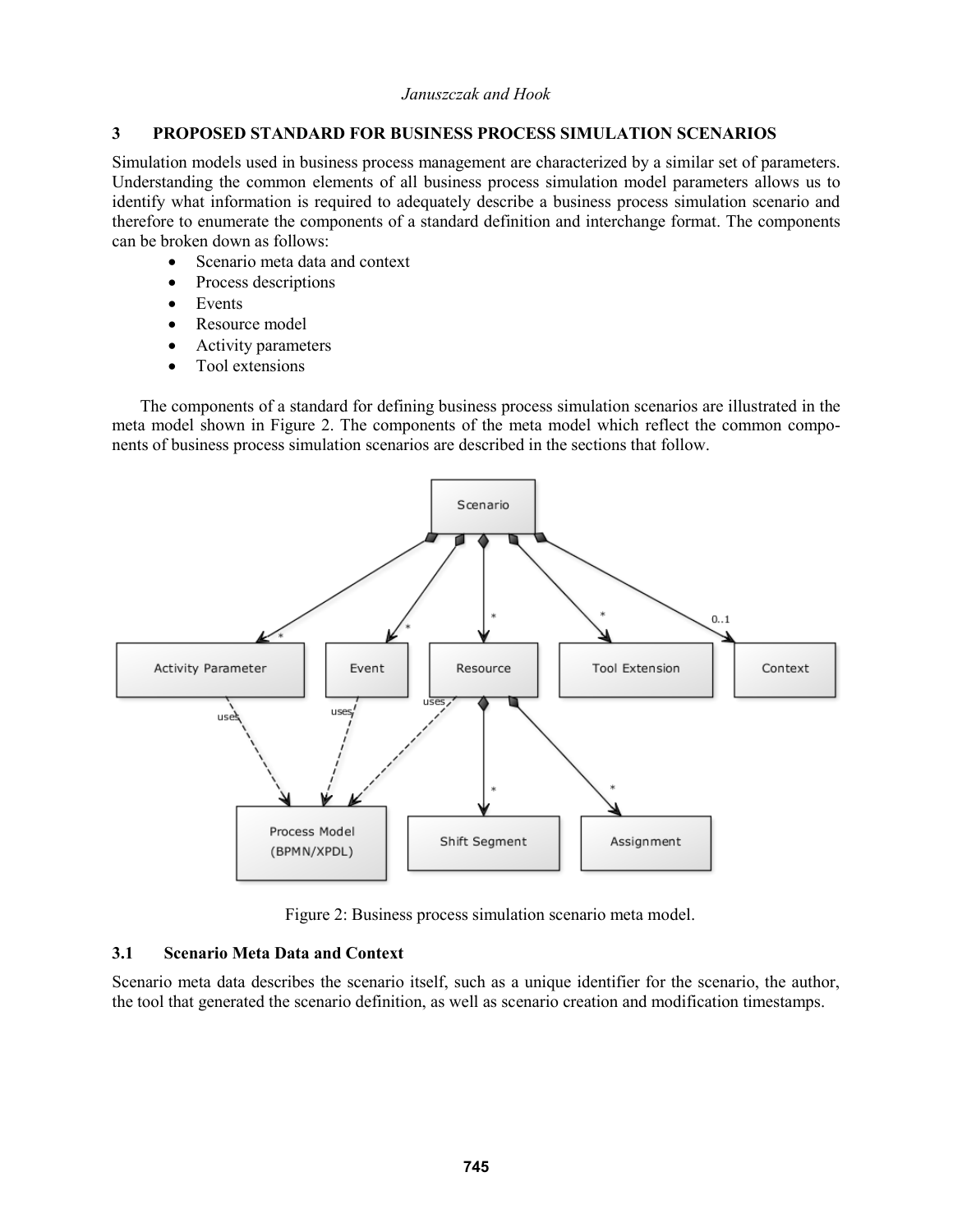| Element                   | <b>Description</b>                                                |
|---------------------------|-------------------------------------------------------------------|
| Name                      | The scenario name or id. This is a unique identifier for the sce- |
|                           | nario.                                                            |
| Author                    | The author of the scenario parameters.                            |
| Editor                    | The software tool or service used to define the simulation sce-   |
|                           | nario parameters.                                                 |
| <b>Creation Timestamp</b> | The date and time when the scenario was first created.            |
| Modified Timestamp        | The date and time when the scenario was last updated.             |

|  |  | Table 1: Scenario meta data. |  |  |
|--|--|------------------------------|--|--|
|--|--|------------------------------|--|--|

The context includes the start time and duration of the simulation and other global settings as described in Table 2. It would also be useful to include a mechanism to reusing a scenario, so that other scenarios or experiments could be defined by referring to an existing scenario definition.

| <b>Element</b>            | <b>Description</b>                                                                                                                                                                                                                                                                                                                                                                        |
|---------------------------|-------------------------------------------------------------------------------------------------------------------------------------------------------------------------------------------------------------------------------------------------------------------------------------------------------------------------------------------------------------------------------------------|
| <b>Start Time</b>         | The value for this element specifies the start time of the simula-                                                                                                                                                                                                                                                                                                                        |
|                           | tion.                                                                                                                                                                                                                                                                                                                                                                                     |
| Duration                  | This represents the scenario length defined in terms of the speci-<br>fied clock units. For example, if the clock units are MINUTE,<br>then a duration of 2880 represents a scenario that runs for 2                                                                                                                                                                                      |
|                           | days.                                                                                                                                                                                                                                                                                                                                                                                     |
| Clock Units               | DAY, HOUR, MINUTE, or SECOND. The default unit of<br>measure for time expressions.                                                                                                                                                                                                                                                                                                        |
| Scheduling Method         | CONCURRENT or EXCLUSIVE. Concurrent scheduling<br>represents a global state where all resources can play any role to<br>which they are assigned when they are available for productive<br>work. Exclusive scheduling indicates that the roles which a re-<br>source can play at any given time are specified explicitly in the<br>resource's schedule.                                    |
| <b>Resource Selection</b> | LIST, RANDOM, PERFORMANCE. List means that an attempt<br>to acquire a resource is done in the order by which they are spe-<br>cified (for a given role). Alternatively, the resources can be ac-<br>quired randomly for a given role or in order of performance<br>where the resources that have the highest performance in a given<br>role are acquired first depending on availability. |

Table 2: Scenario context.

## **3.2 Process Descriptions**

Often referred to as the control flow (Aalst 2010), the process definitions describe the ordering of activities in a business process. Activity order may be sequential, or depend on splits, joins and/or loops in the flow of work. Since resources may participate in multiple business processes, it is often convenient to include multiple processes in a simulation scenario.

The definition of business processes is already covered by existing standards, specifically Business Process Modeling Notation (BPMN) and the XML Process Definition Language (XPDL) within the business process management domain. Therefore, a standard for defining simulation models would leverage these existing standards by loosely coupling the rest of the simulation parameters to elements in the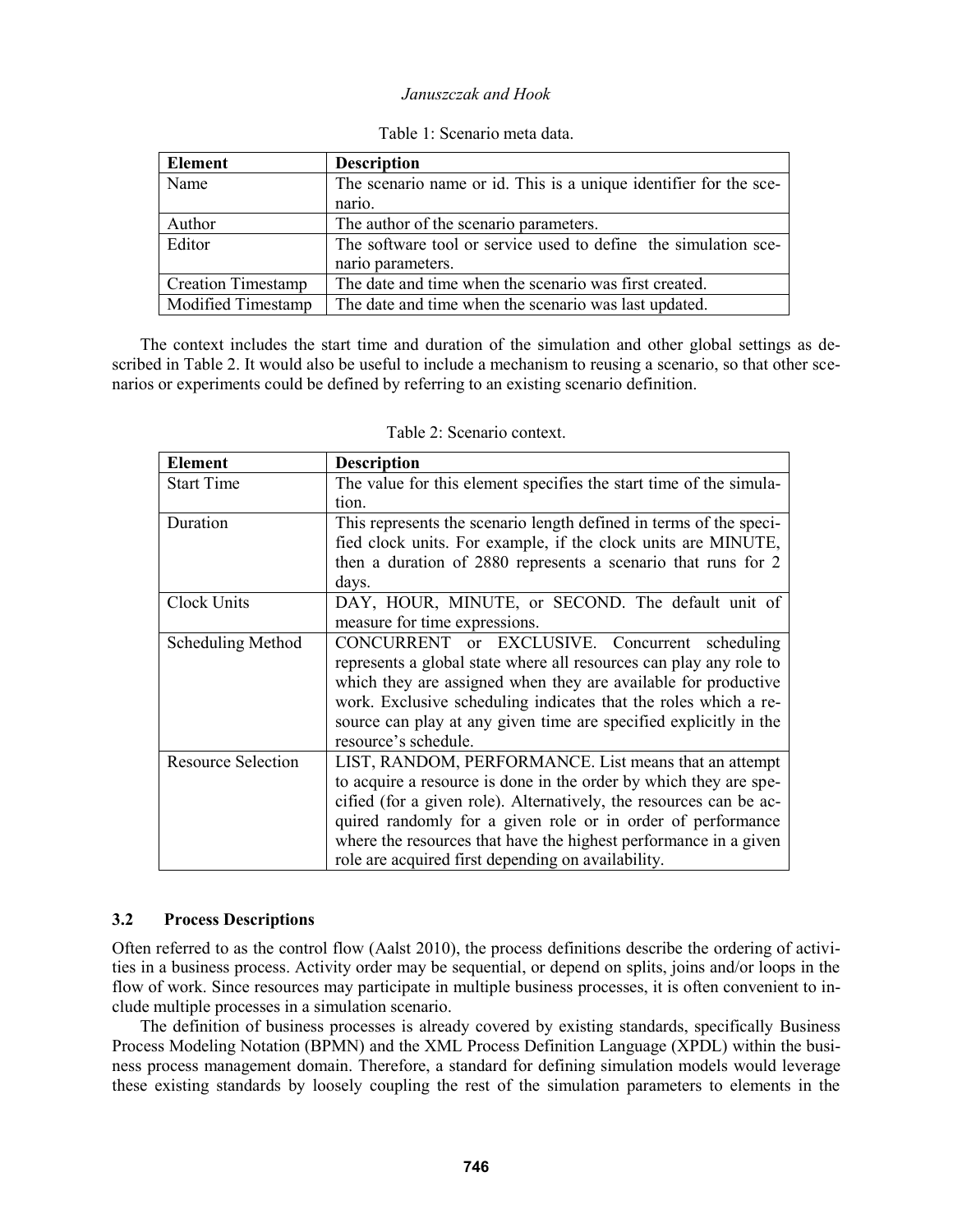process definitions represented in BPMN or XPDL. For example, an activity parameter like activity duration, would refer to activities in a corresponding BPMN diagram or XPDL document.

# **3.3 Events**

Within a business process scenario, events occur that affect the flow of the process. An event can initiate a process, occur during a process flow, or terminate a process flow. From a simulation modeling perspective, an event represents the instantiation, injection (or removal) of a process instance or "token" in the simulated work flow. Many simulation tools would refer to these as the arrival patterns (and exits) from the model (note that the removal of tokens from a simulation model may be implicit depending on the specific tool). In a simulation model, process instances can be instantiated at any point in the process, and therefore could be associated with a process start event or an intermediate event in BPMN or XPDL. To initialize the state of the process at the beginning of a scenario's period, the standard would also allow for the instantiation of tokens at process activities (unlike BPMN). Also unlike BPMN, there is no need to differentiate simulation scenario events by trigger type. Table 3 describes the elements of a scenario event.

| <b>Element</b>      | <b>Description</b>                                                   |
|---------------------|----------------------------------------------------------------------|
| Event ID            | A unique identifier for the event.                                   |
| Process Name        | The process name or id (e.g. as defined in the BPMN or XPDL          |
|                     | process descriptions).                                               |
| Data Source         | Specifies the source system or scenario of the event data.           |
| Destination         | The element/node in the process model where the event takes          |
|                     | place. Events may occur at places other than the start of a          |
|                     | process to represent the work in progress at the start time of the   |
|                     | scenario. In general, this is a reference to an event or activity in |
|                     | the process model.                                                   |
| Event Time          | The date and time at which the injection into the process takes      |
|                     | place.                                                               |
| Occurrences         | How many times the event occurs. This could be a statistical dis-    |
|                     | tribution.                                                           |
| Frequency           | The time between occurrences. This could be a statistical distri-    |
|                     | bution.                                                              |
| Quantity            | Allows multiple events with the same attributes to occur at the      |
|                     | given event time. This could be a statistical distribution.          |
| <b>Field Values</b> | Data field values for the event. Since events instantiate tokens in  |
|                     | the simulation, the field values can be used to describe the         |
|                     | attributes of the injected token. To initialize the state of the     |
|                     | process at the beginning of the simulation period, these values      |
|                     | may include the resource currently working on the token.             |

|  | Table 3: Scenario events. |  |
|--|---------------------------|--|
|  |                           |  |

# **3.4 Resource Model**

The resource model describes the specific resources, human or otherwise, used to perform the work in a business process. Resources may be assigned to multiple roles (where roles typically represent skill sets or a specific type of expertise required to perform a certain set of activities) to reflect multiple skill sets. Roles may be loosely coupled to the roles or performer types described in BPMN or XPDL process definitions. Resources may be assigned to a role, a specific set of work according to specific characteristics of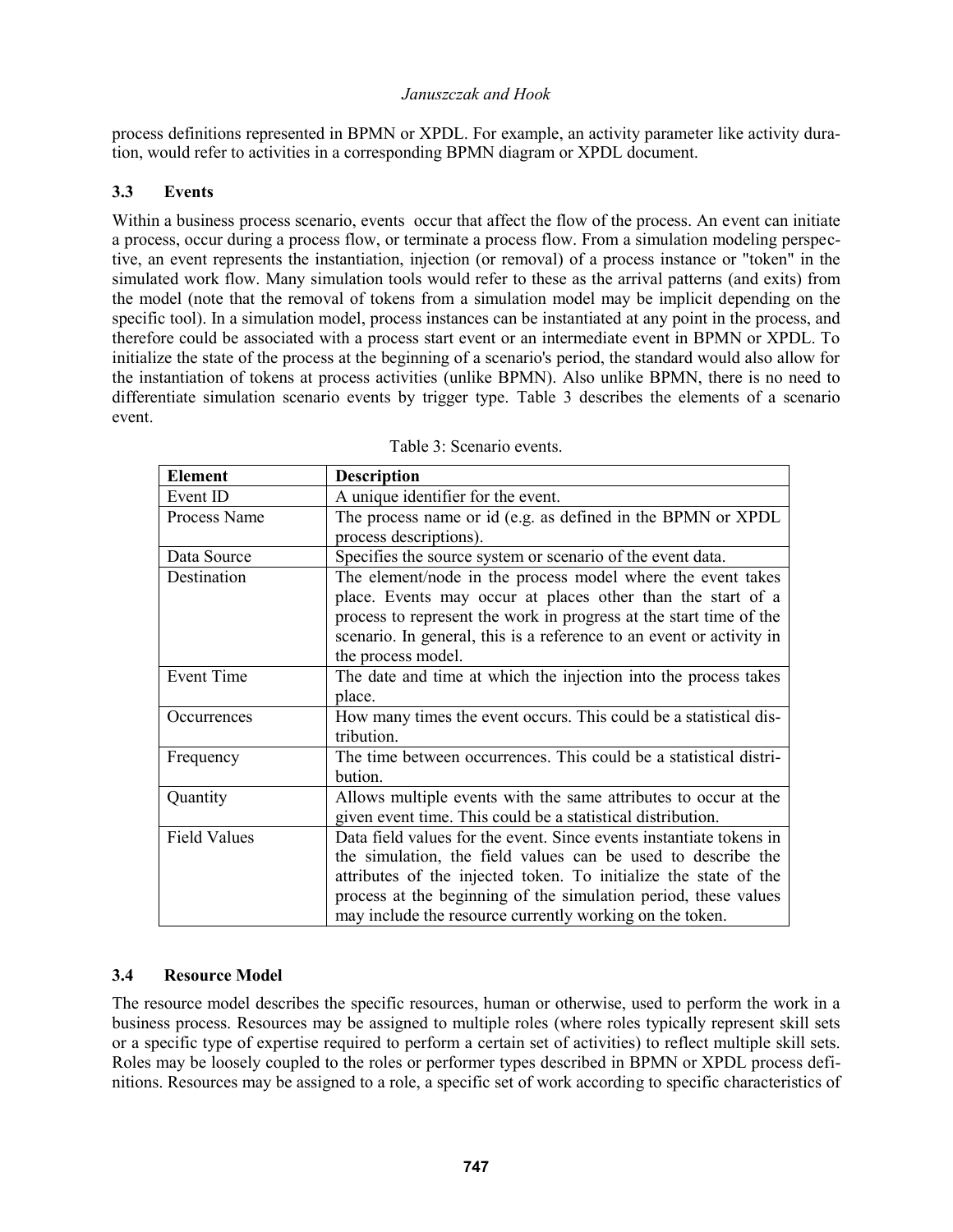the work, to specific activities or some combination of the preceding. Resources are also characterized by their availability to perform work in a given scenario, for example, by a set of shifts or uptime.

| <b>Element</b>        | <b>Description</b>                                                   |
|-----------------------|----------------------------------------------------------------------|
| Name                  | A unique identifier for the resource.                                |
| Department            | Associates the resource with an organizational unit. This could      |
|                       | be used for reporting purposes.                                      |
| Quantity              | A resource could represent multiple instances of a resource with     |
|                       | identical attributes.                                                |
| Cost                  | Resources often have costs associated with them (e.g. salary,        |
|                       | hourly rate, etc.). This field can be used to calculate costs by re- |
|                       | source usage or availability.                                        |
| Assignments           | Specifies that type of work the resource is assigned to work on      |
|                       | and their proficiency at processing that type of work. This is       |
|                       | how a resource is assigned to a specific role, a specific class of   |
|                       | work, and perhaps a specific set of activities. An assignment        |
|                       | represents a role and/or list of data field values that must be true |
|                       | in order for the resource instance to work on those items. For       |
|                       | example, a resource performing role $X$ might only work at loca-     |
|                       | tion Y and on work associated with customer Z. Proficiency may       |
|                       | vary by role, customer, or any field value combination.              |
| <b>Shift Segments</b> | Shift segments are used to describe the availability of resources    |
|                       | during the scenario. Furthermore, a shift segment can optionally     |
|                       | be dedicated to a particular assignment (see above).                 |

# **3.5 Activity Parameters**

Activity parameters describe how work is processed at a specific activity referred to in a BPMN or XPDL process definition. If necessary, there may be multiple sets of parameters for a given activity to represent situations where activity parameters vary from one kind of work to another when processed at the same activity.

# **3.6 Tool Extensions**

Simulation engines which will simulate the scenario defined using this standard may have useful options which should be persisted. For example, a specific tool may allow a seed value to be set so that two simulation runs are forced to use the same random numbers. Alternatively, other tools may support custom initialization procedures to be performed. Whatever the particular case, the standard should allow for vendor specific extensions to be defined within the standard's schema.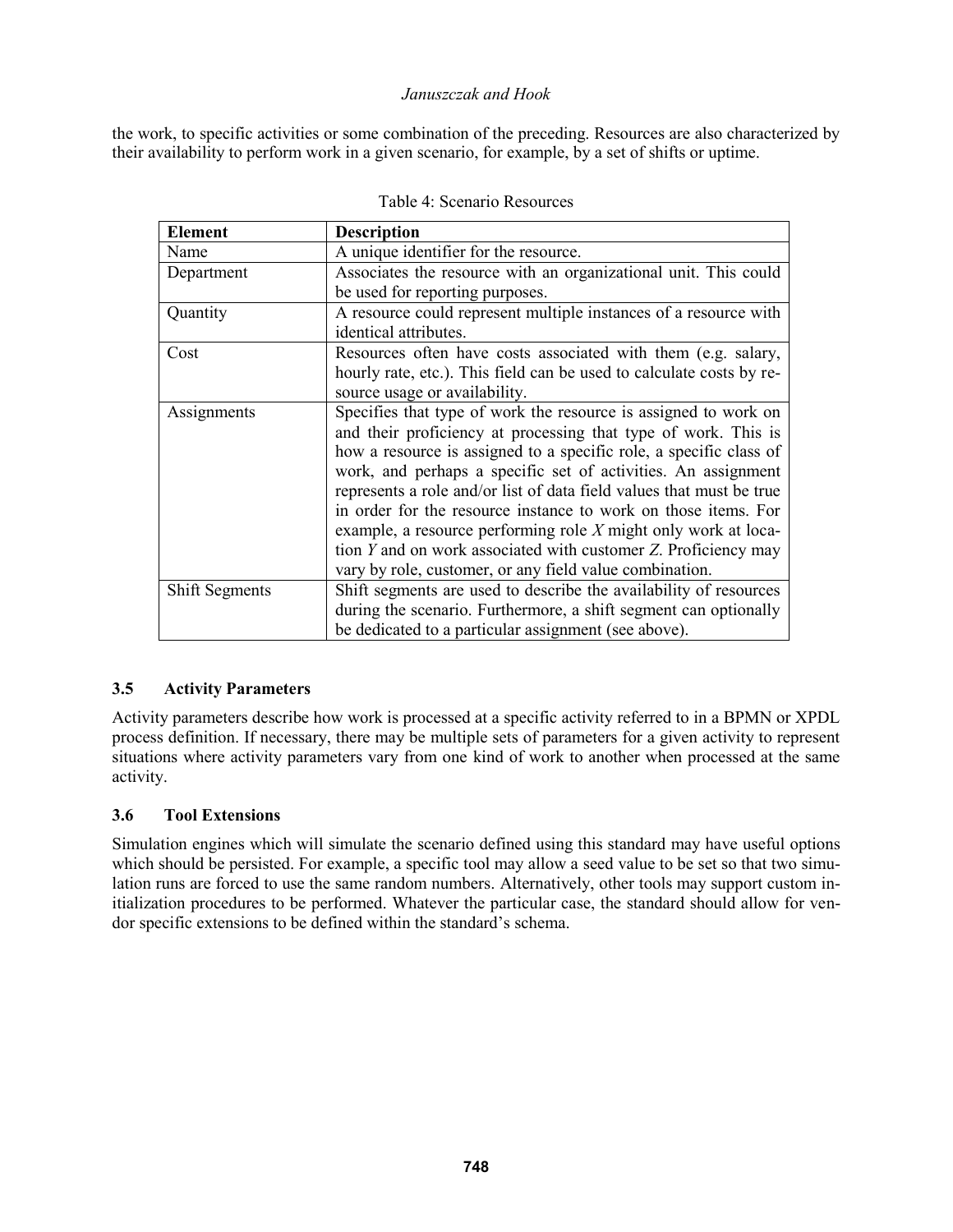| <b>Element</b>              | <b>Description</b>                                                   |
|-----------------------------|----------------------------------------------------------------------|
| <b>Activity Name</b>        | A unique identifier for the activity that references an activity in  |
|                             | the process model.                                                   |
| <b>Field Values</b>         | Describes the type of work for which the activity parameters ap-     |
|                             | ply. For the same activity, different parameters may apply de-       |
|                             | pending on the attributes of the work item being processed at the    |
|                             | activity.                                                            |
| Priority                    | The relative ranking of activities. The performing of one activity   |
|                             | could take precedence over the performing of another.                |
| <b>Resource Acquisition</b> | Specifies how, and which, resources are acquired to perform the      |
|                             | activity. This could be the specification of a role or set of roles, |
|                             | a specific resource or set of resources, or some kind of logic or    |
|                             | expression that dynamically specifies the acquisition of re-         |
|                             | sources according to the work being processed and/or state of        |
|                             | the scenario.                                                        |
| Duration                    | Specifies the duration of performing the activity once any re-       |
|                             | sources specified are acquired. This could be an absolute value,     |
|                             | some kind of statistical distribution, or some logic or expression   |
|                             | that specifies the duration based on the work being processed,       |
|                             | the resources being used or the state of the scenario.               |
| <b>Additional Opera-</b>    | Used to specify any custom logic or processing that must be ex-      |
| tions                       | ecuted prior to any acquired resources being released.               |
| <b>Resource Release</b>     | Specifies how, and which, resources are released when the activ-     |
|                             | ity is completed.                                                    |
| Weights/Conditions/         | The routing of output produced by an activity to subsequent ac-      |
| Routing Information         | tivities may depend on relative percentages or weights, or on        |
|                             | some other condition or set of conditions.                           |

# **3.7 More Reading**

It should be noted that the "standards" construct tabled in this paper is an early draft of what shape such a standard might take, specifically illustrating the data that such a standard would contain. Describing a complete specification of such a standard for defining business process simulation scenarios is beyond the scope of this paper, however, an early draft of a specification based on the contents of this paper can be found at the Sim4BPM website (Sim4BPM 2010). This draft specification has been used to generate a preliminary xml schema (Sim4BPM 2010) and client code libraries (Sim4BPM 2010) which can be used by applications to interact with the schema. It has also been shown that a schema based on this draft standard can be readily used to develop a RESTful web services API (Januszczak 2011).

# **4 PROCESS ANALYTICS FRAMEWORK**

Simulation models are just one possible consumer of the business process scenarios that the proposed standard sets to define. For example, one can imagine activity based costing models, or workforce management applications using the same set of data. The primary driver behind this paper is business process simulation, however, simulation is a special use case for the business process scenarios that would be described by this standard. Business process simulation output, data that was not discussed in this paper, is also related to the ideas that have been outlined, and yet again simulation is a special case. Other tools, specifically the automation engines within business process management suites, generate a set of results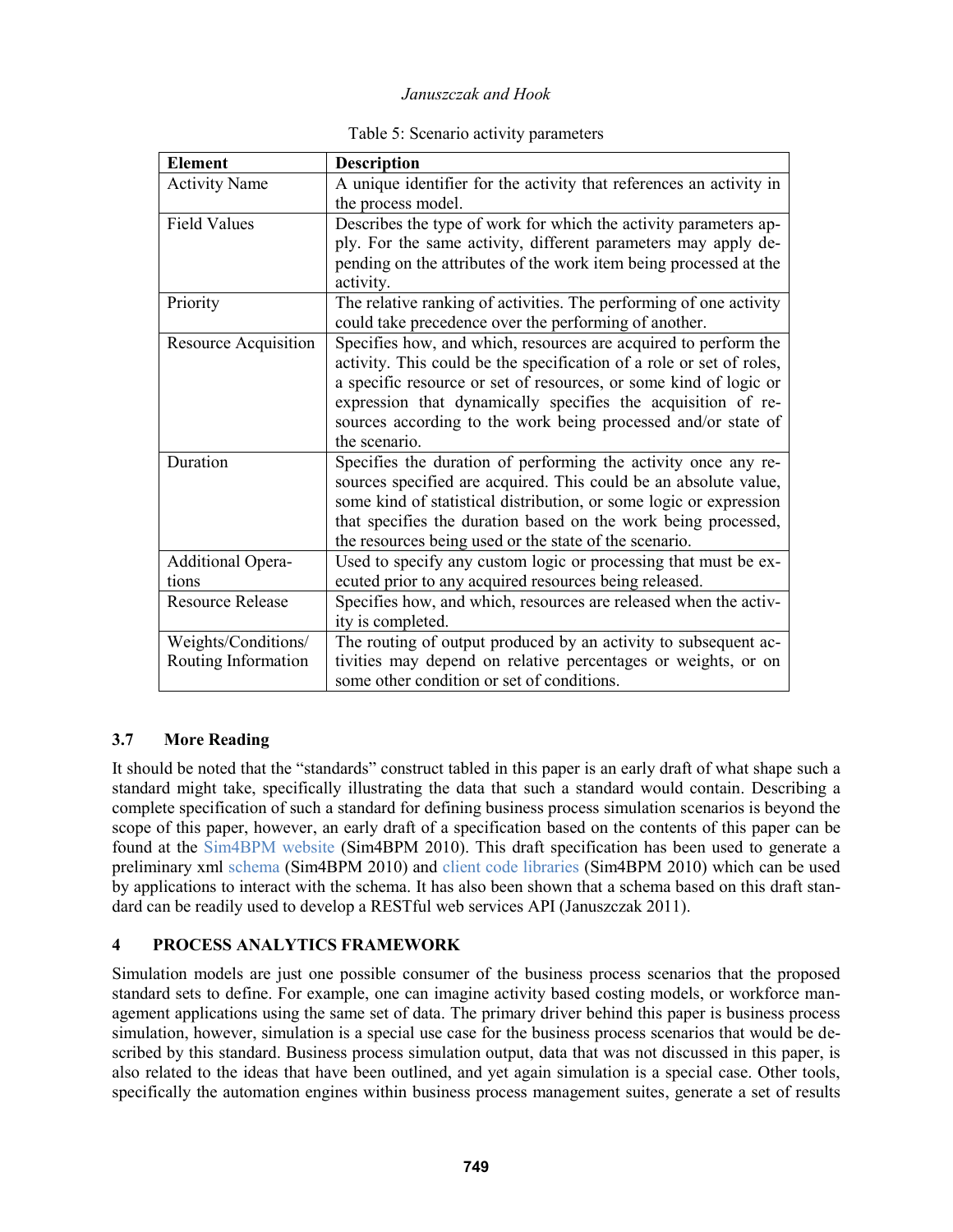of the same type as simulation (for example, the comparison of actual and what-if results depends on the side by side viewing of real process results and simulation results). The standard described in this paper could be extended to include other process based tools and their output as shown in Figure 3. This is an area for future research.



Figure 3: A process analytics framework would encompass scenario parameters (inputs) and scenario outputs.

## **5 CONCLUSION**

Simulation provides powerful predictive capabilities for business process management. However, creating and maintaining simulation models can often be time consuming and expensive. Since the types of information required to define business process simulation scenarios is well known, and consistent across existing business process simulation solutions, the development of a standard schema for the specification of business process simulation scenarios would allow for the exchange of data between business process management suites and other process aware information systems. This would lower the costs of business process simulation and allow organizations implementing business process management to better leverage the predictive and prescriptive features of simulation analysis.

## **ACKNOWLEDGMENTS**

The authors would like to thank Denis Gagne of Trisotech and Robert Shapiro of Global 360, Inc. for their invaluable input on this topic and for reviewing the materials that led to this paper. Specifically, Robert Shapiro provided mentoring on the definition of business process simulation scenarios, and it was Denis Gagne who first proposed the idea of extending the concept of a standard for defining business process simulation scenarios into a complete process analytics framework as described in the penultimate section this paper.

## **REFERENCES**

- Aalst, W.M.P. van der. 2010. "Business process simulation revisited." In *Enterprise and organizational*  modeling and simulation (6h International Workshop, EOMAS 2010, held at CAiSE 2010, Hammamet, Tunisia, June 7-8, 2010. Selected Papers, edited by J. Barjis. Lecture Notes in Business Information Processing, Vol. 63, 1-14. Berlin: Springer.
- Aalst, W. M. P. van der, J. Nakatumba, A. Rozinat, and N. Russell. 2009. "Business Process Simulation: How to get it right?" In *International Handbook on Business Process Management*, edited by J. vom Brocke and M. Rosemann. Berlin: Springer-Verlag.
- Gagne, D. 2009. "Modeling and Simulation in Business Process Management". Last modified June. http://www.slideshare.net/dgagne/modeling-and-simulation-in-business-process-management.
- Hill, J. B., M. Cantara, E. Deitert, and M. Kerremans. 2007. "Magic Quadrant for Business Process Management Suites, 2007." Gartner RAS Core Research Note G00152906, Gartner, Inc., Stamford, Connecticut.
- Januszczak, J. 2011. "Simulation for Business Process Management." In *BPMN 2.0 Handbook*, edited by L. Fischer, 43-57. Lighthouse Point, Florida: Future Strategies.